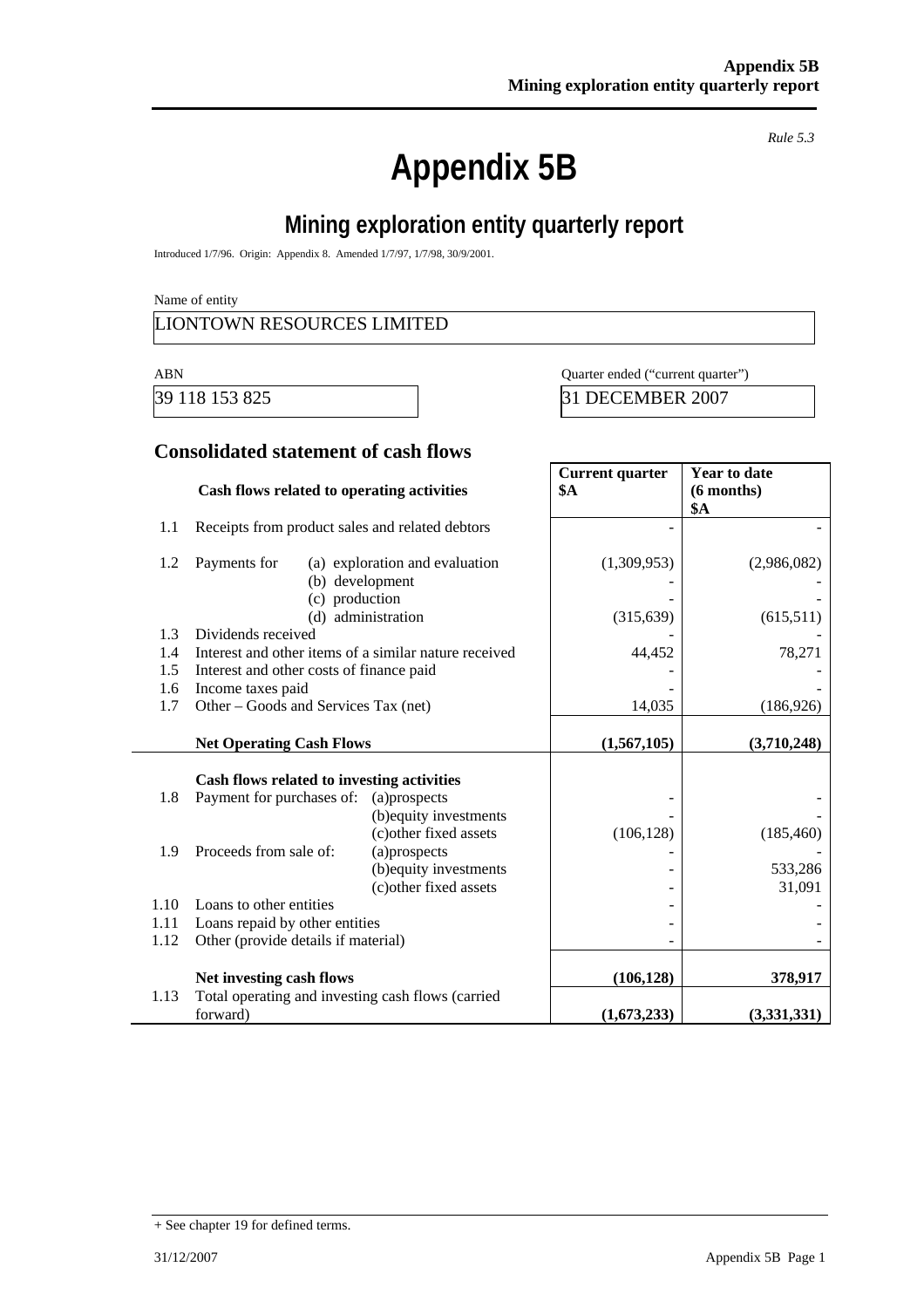| 1.14<br>1.15<br>1.16<br>1.17<br>1.18<br>1.19 | Cash flows related to financing activities<br>Proceeds from issues of shares, options, etc. (net)<br>Proceeds from sale of forfeited shares<br>Proceeds from borrowings<br>Repayment of borrowings<br>Dividends paid<br>Other | 3,039,525<br>(12, 642)<br>(1,000) | 3,039,525<br>(18,599)<br>(1,000) |
|----------------------------------------------|-------------------------------------------------------------------------------------------------------------------------------------------------------------------------------------------------------------------------------|-----------------------------------|----------------------------------|
|                                              | Net financing cash flows                                                                                                                                                                                                      | 3,025,883                         | 3,019,926                        |
|                                              | Net increase (decrease) in cash held                                                                                                                                                                                          | 1,352,650                         | (311, 405)                       |
| 1.20<br>1.21                                 | Cash at beginning of quarter/year to date<br>Exchange rate adjustments to item 1.20                                                                                                                                           | 1,458,648                         | 3,122,703                        |
| 1.22                                         | Cash at end of quarter                                                                                                                                                                                                        | 2,811,298                         | 2.811.298                        |

#### **Payments to directors of the entity and associates of the directors Payments to related entities of the entity and associates of the related entities**

|      |                                                                  | Current quarter<br>\$A |
|------|------------------------------------------------------------------|------------------------|
| 1.23 | Aggregate amount of payments to the parties included in item 1.2 | 184,169                |
| 1.24 | Aggregate amount of loans to the parties included in item 1.10   | Nil                    |

1.25 Explanation necessary for an understanding of the transactions

Item 1.7 relates to GST paid and is fully re-claimable from the ATO in February 2008. Item 1.23 consists of legal fees paid to a director related entity, directors fees, salaries and wages and superannuation paid to directors and a service charge paid to a related entity for the provision of corporate services. All transactions are on commercial terms and conditions.

#### **Non-cash financing and investing activities**

- 2.1 Details of financing and investing transactions which have had a material effect on consolidated assets and liabilities but did not involve cash flows N/A
- 2.2 Details of outlays made by other entities to establish or increase their share in projects in which the reporting entity has an interest N/A

#### **Financing facilities available**

*Add notes as necessary for an understanding of the position.* 

|     |                             | Amount available<br>\$A | Amount used<br>-SA |
|-----|-----------------------------|-------------------------|--------------------|
| 3.1 | Loan facilities             | Nil                     | <b>Nil</b>         |
| 3.2 | Credit standby arrangements | Nil                     | <b>Nil</b>         |

<sup>+</sup> See chapter 19 for defined terms.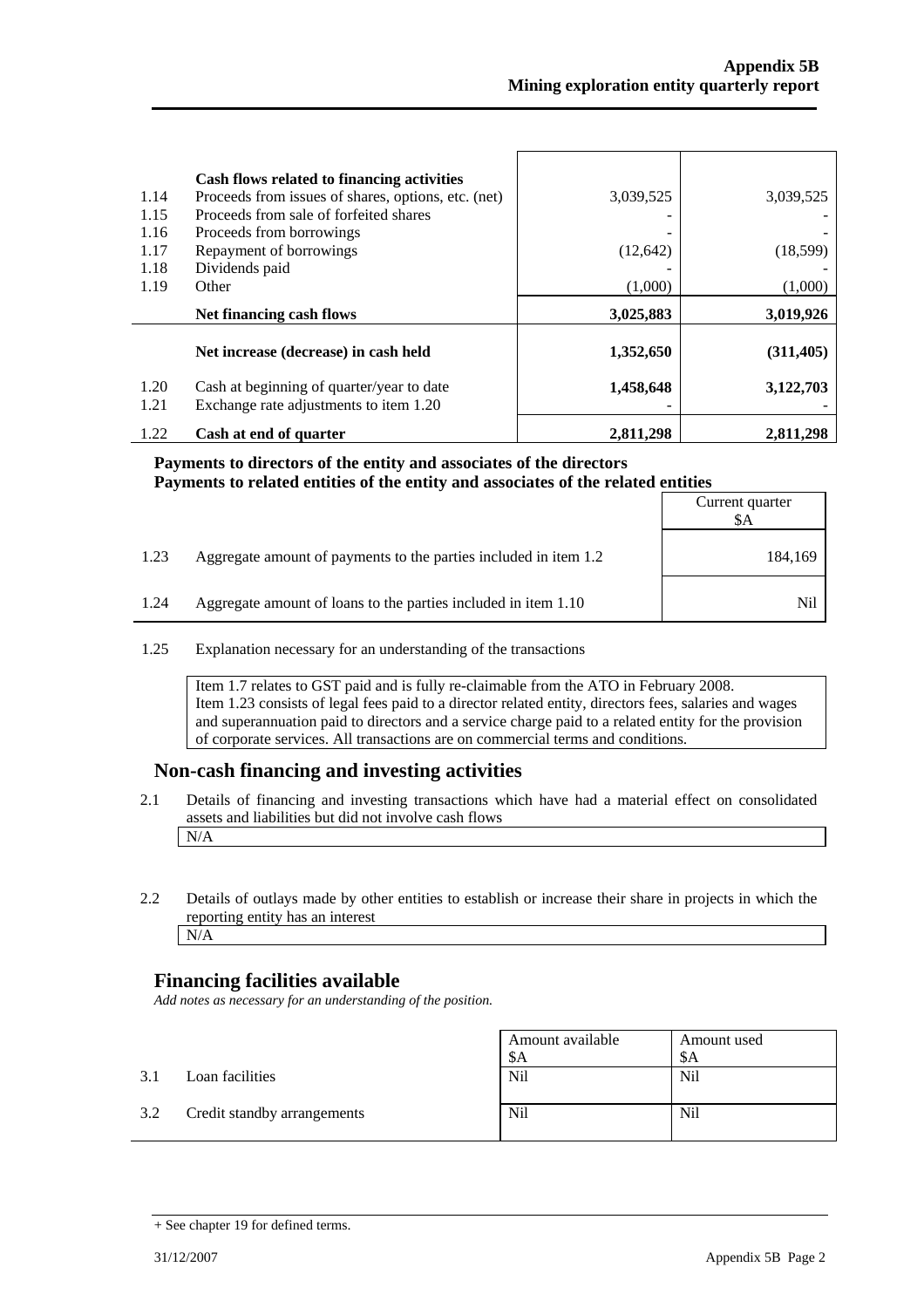#### **Estimated cash outflows for next quarter**

|     | <b>Total</b>               | \$1,280,000 |
|-----|----------------------------|-------------|
|     |                            |             |
| 4.2 | Development                | Nil         |
|     |                            |             |
| 4.1 | Exploration and evaluation | \$1,280,000 |
|     |                            | \$A         |

## **Reconciliation of cash**

|     | Reconciliation of cash at the end of the quarter (as shown in<br>the consolidated statement of cash flows) to the related items<br>in the accounts is as follows. | Current quarter<br>\$A | Previous quarter<br>\$A |
|-----|-------------------------------------------------------------------------------------------------------------------------------------------------------------------|------------------------|-------------------------|
| 5.1 | Cash on hand and at bank                                                                                                                                          | 2,811,298              | 1,458,648               |
| 5.2 | Deposits at call                                                                                                                                                  |                        |                         |
| 5.3 | Bank overdraft                                                                                                                                                    |                        |                         |
| 5.4 | Other (Bank Guarantee)                                                                                                                                            |                        |                         |
|     | <b>Total: cash at end of quarter</b> (item 1.22)                                                                                                                  | 2,811,298              | 1,458,648               |

## **Changes in interests in mining tenements**

| 6.1 | Interests in<br>mining<br>tenements<br>relinquished,<br>reduced or lapsed | Tenement<br>reference | Nature of interest<br>(note (2)) | Interest at<br>beginning of<br>quarter | Interest at<br>end of<br>quarter |
|-----|---------------------------------------------------------------------------|-----------------------|----------------------------------|----------------------------------------|----------------------------------|
|     | <b>NIL</b>                                                                |                       |                                  |                                        |                                  |

| 6.2<br>Interests in<br>mining<br>tenements<br>acquired or<br>increased |  | <b>Tenement</b><br>reference | Nature of interest<br>(note (2))    | Interest at<br>beginning<br>of quarter | Interest at end<br>of quarter |
|------------------------------------------------------------------------|--|------------------------------|-------------------------------------|----------------------------------------|-------------------------------|
|                                                                        |  | EA/16920                     | Western Porphyry $-$<br>application | 0%                                     | $0\%$                         |
|                                                                        |  | EA/16912                     | Grannys Swamp – application         | $0\%$                                  | 0%                            |
|                                                                        |  | EA/16913                     | Helenslee – application             | 0%                                     | $0\%$                         |
|                                                                        |  | EA/16914                     | Wambiana - application              | 0%                                     | 0%                            |

<sup>+</sup> See chapter 19 for defined terms.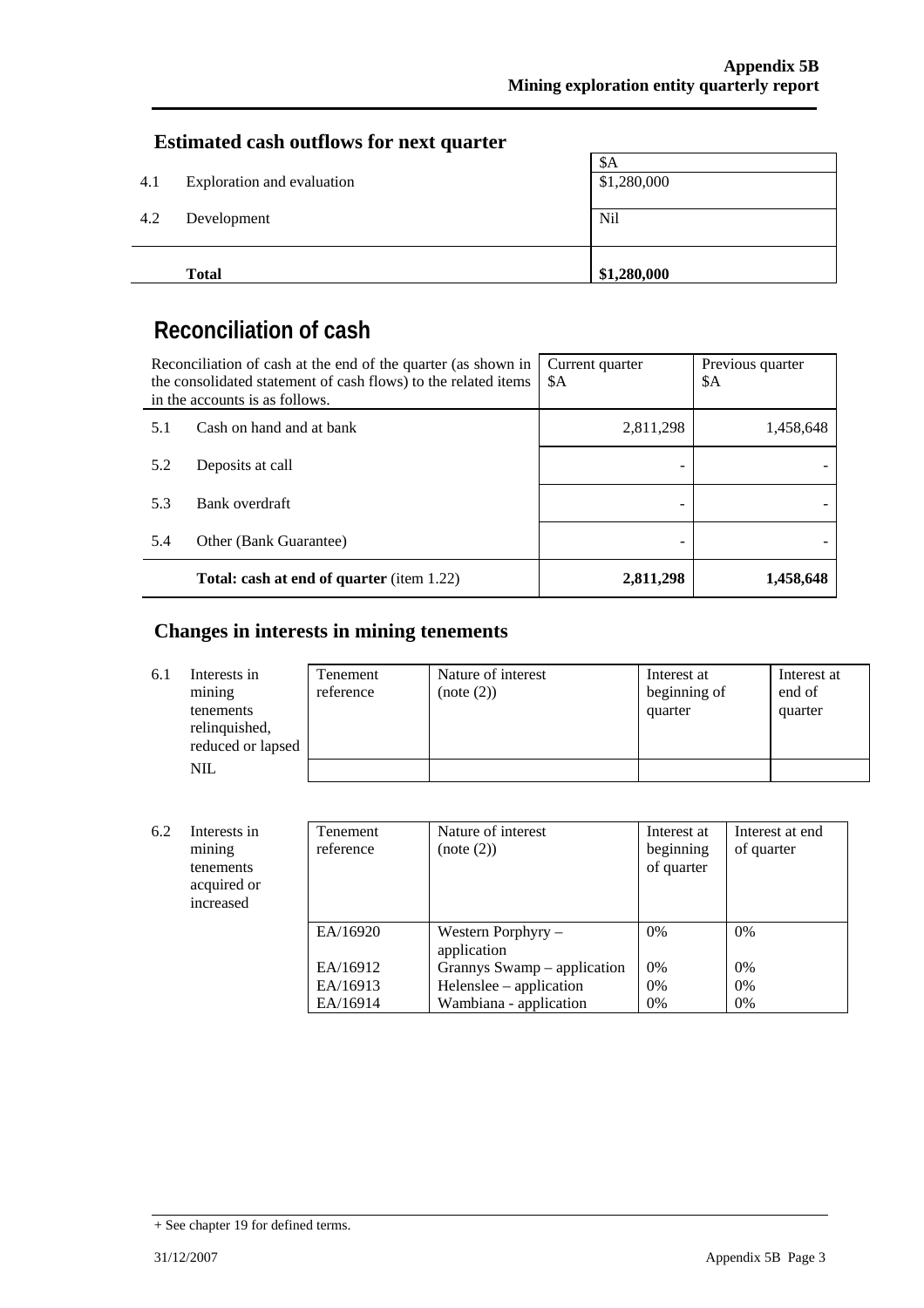#### **(1) Issued and quoted securities at end of current quarter**

*Description includes rate of interest and any redemption or conversion rights together with prices and dates.* 

|       |                                                                                                                                | Total number                                                           | Number quoted                          | price<br>Issue<br>per<br>security (see note 3)           | Amount paid up per<br>security (see note 3)                                 |
|-------|--------------------------------------------------------------------------------------------------------------------------------|------------------------------------------------------------------------|----------------------------------------|----------------------------------------------------------|-----------------------------------------------------------------------------|
|       |                                                                                                                                |                                                                        |                                        | (cents)                                                  | (cents)                                                                     |
| 7.1   | Preference<br><sup>+</sup> securities<br>(description)                                                                         | Nil                                                                    | Nil                                    | N/A                                                      | N/A                                                                         |
| 7.2   | Changes during<br>quarter<br>(a) Increases<br>through issues<br>(b) Decreases<br>through returns of<br>capital, buy-<br>backs. | N/A                                                                    | N/A                                    | N/A                                                      | N/A                                                                         |
| 7.3   | +Ordinary<br>securities                                                                                                        | 90,850,009                                                             | 73,665,298                             | N/A                                                      | N/A                                                                         |
| 7.4   | Changes during<br>quarter                                                                                                      |                                                                        |                                        |                                                          |                                                                             |
|       | (a) Increases<br>through issues                                                                                                | 11,850,000                                                             | 11,850,000                             | \$0.27                                                   | \$0.27                                                                      |
|       | (b) Decreases<br>through returns of<br>capital.                                                                                | Nil                                                                    | Nil                                    | N/A                                                      | N/A                                                                         |
| $7.5$ | <sup>+</sup> Convertible<br>debt securities<br>(description)                                                                   | Nil                                                                    | Nil                                    | N/A                                                      | N/A                                                                         |
| 7.6   | Changes during<br>quarter<br>(a) Increases<br>through issues<br>(b) Decreases<br>through securities<br>matured.                | Nil                                                                    | Nil                                    | N/A                                                      | N/A                                                                         |
| 7.7   | <b>Options</b>                                                                                                                 |                                                                        |                                        | Exercise price                                           | Expiry date                                                                 |
|       | <b>Share Options</b>                                                                                                           | 5,475,000<br>1,500,000<br>250,000<br>810,000<br>5,250,000<br>1,500,000 | Nil<br>Nil<br>Nil<br>Nil<br>Nil<br>Nil | \$0.25<br>\$0.25<br>\$0.35<br>\$0.35<br>\$0.35<br>\$0.50 | 18.12.2009<br>31.12.2009<br>6.8.2010<br>1.11.2010<br>1.12.2012<br>1.12.2012 |
| 7.8   | Issued during<br>quarter                                                                                                       |                                                                        |                                        |                                                          |                                                                             |
|       | <b>Share Options</b>                                                                                                           | 1,560,000<br>5,250,000<br>1,500,000                                    | Nil<br>Nil<br>Nil                      | \$0.35<br>\$0.35<br>\$0.50                               | 1.11.2010<br>1.12.2012<br>1.12.2012                                         |
| 7.9   | <b>Exercised</b> during<br>quarter                                                                                             | Nil                                                                    | Nil                                    | N/A                                                      | $\rm N/A$                                                                   |
| 7.10  | Expired/Forfeited<br>during quarter                                                                                            | 750,000                                                                | Nil                                    | \$0.35                                                   | 1.11.2010                                                                   |
| 7.11  | <b>Debentures</b><br>(totals only)                                                                                             | Nil                                                                    | Nil                                    |                                                          |                                                                             |

<sup>+</sup> See chapter 19 for defined terms.